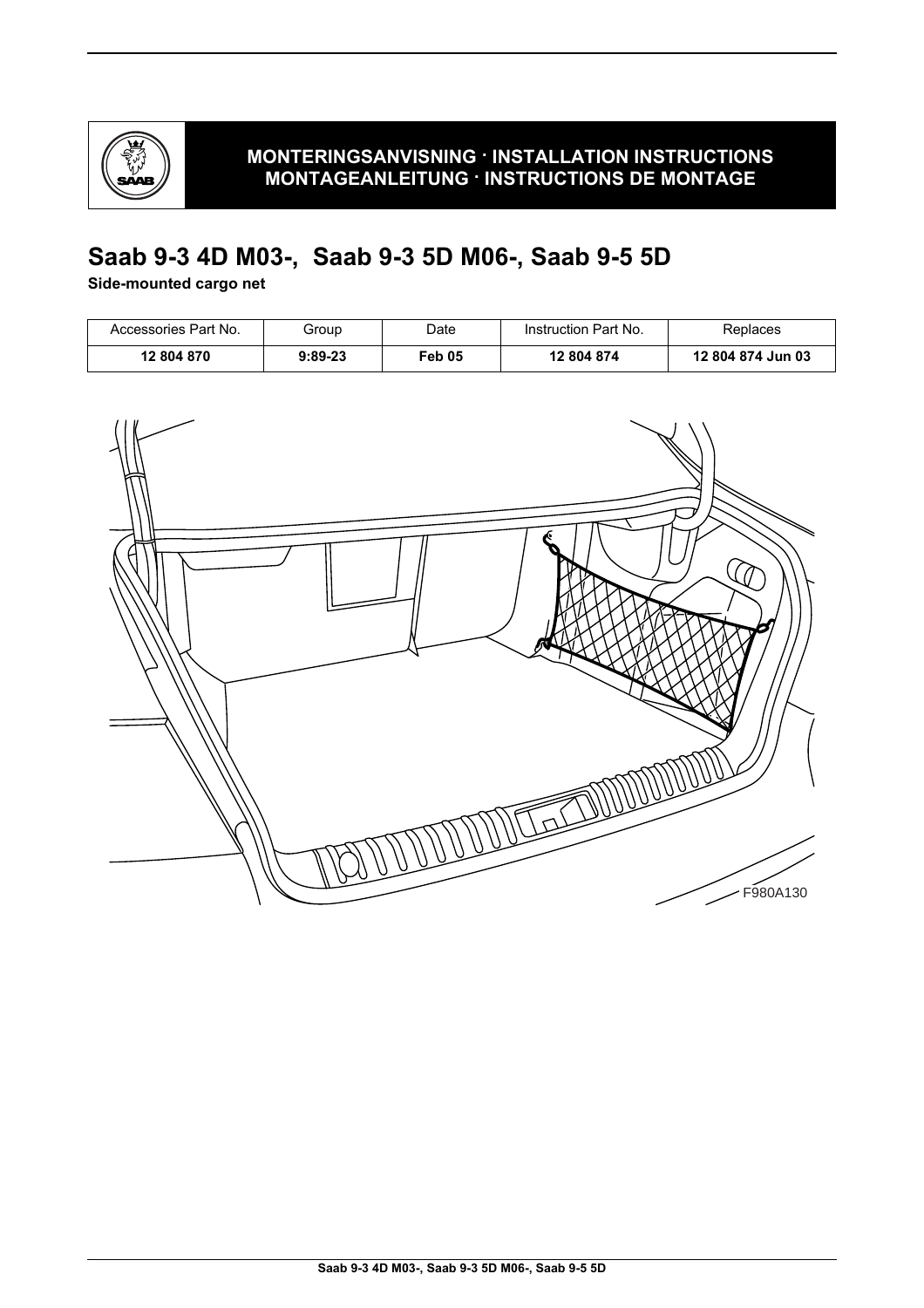

E980A114

- 1 Cargo net
- 2 D-ring (x3)

(for Saab 9-3 4D M03, Saab 9-3 5D M06- and Saab 9-5 5D only 2 D-rings are required)

3 Screw (x3)

(for Saab 9-3 4D M03, Saab 9-3 5D M06- and Saab 9-5 5D only 2 screws are required)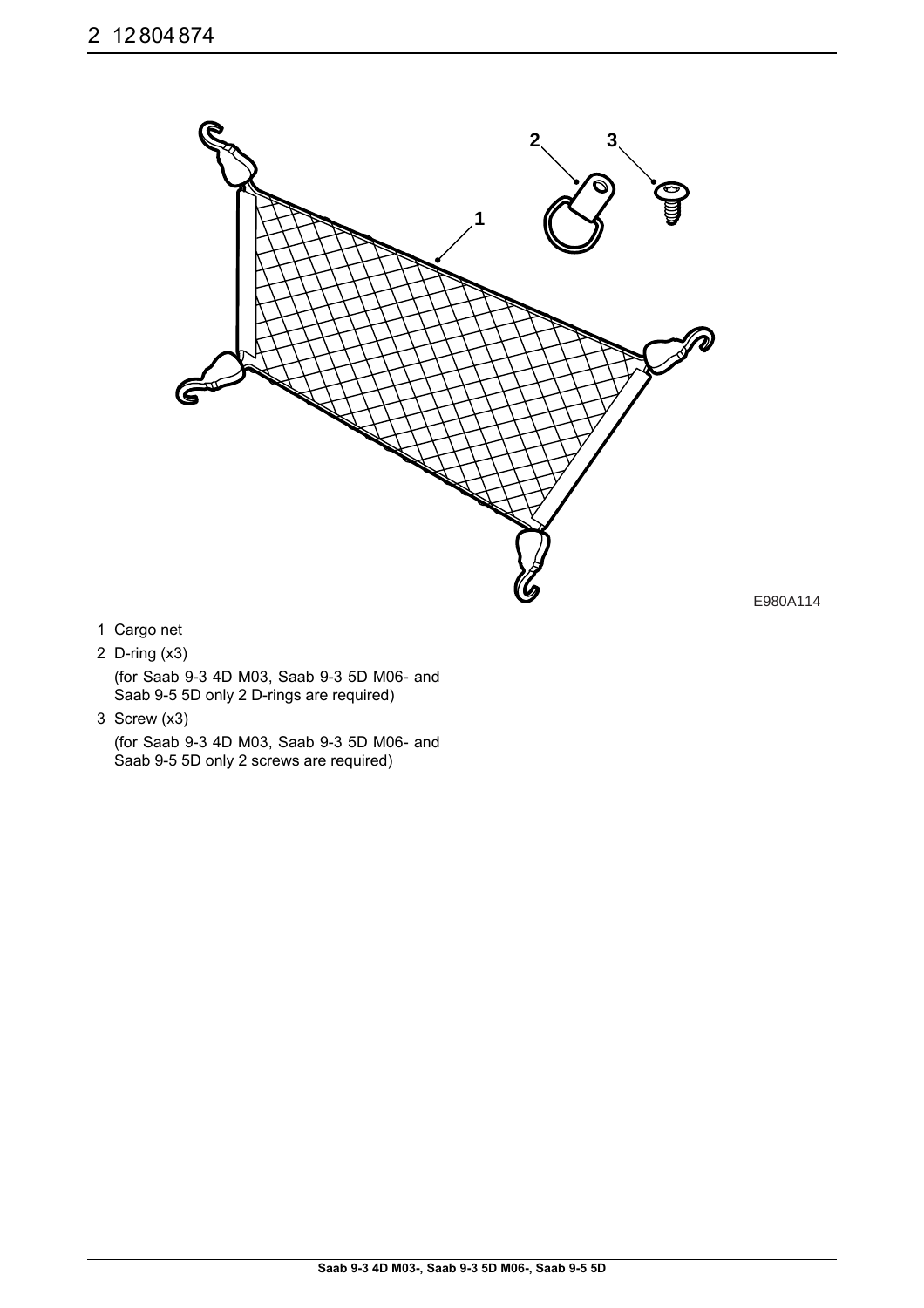

### **Saab 9-3 4D M03-**

- 1 Open the boot lid.
- 2 Lower the hatch in the right-hand side trim of the luggage compartment.
- 3 Mark the position of the hole in the right-hand side trim 340 mm above the lower edge of the side scuff plate.
- 4 Use a 3 mm bit to drill a hole in the side scuff plate.
- 5 Mount the D-ring.
- 6 Close the hatch in the right-hand side trim of the luggage compartment.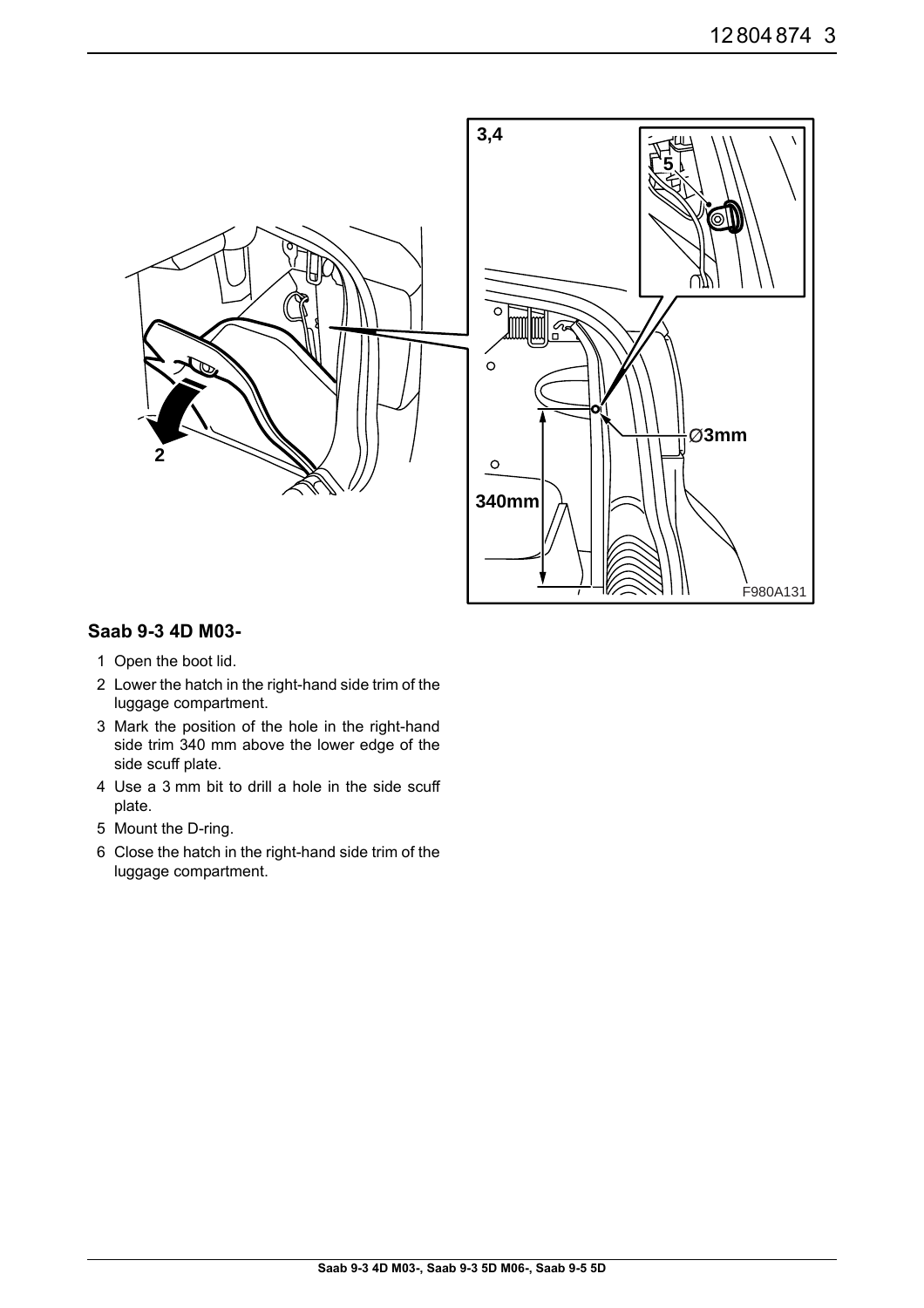

- 7 Lower the right-hand section of the rear seat backrest.
- 8 **M04-:** Measure from the luggage compartment carpet and mark the position for the lower D-ring in the right-hand side trim.

#### **Important**

If the car has a floor mounted cargo net then the lower front D-ring is already fitted.

Use a 3.5 mm bit to drill a hole and fit the D-ring.

- 9 Mark the position for the upper D-ring in the side trim 340 mm from the luggage compartment floor to a point directly above the front load anchorage.
	- **M03:** The load anchorage is welded on.
	- **M04-:** The load anchorage is screwed on.
- 10 Use a 3 mm bit to drill a hole in the side trim.
- 11 Mount the D-ring.
- 12 Fold up the rear seat backrest.
- 13 Hang the cargo net in the D-rings and secure the cargo net hooks in the load anchorages.
- 14 Close the boot lid.

15 Place the installation instructions inside the car.

## **WARNING**

The cargo net must not be used for securing loads. The cargo net is only intended to keep lighter objects in place during driving.

All cargo must be properly secured, especially when driving with rear seat folded down. Use straps designed for this purpose, such as 400 111 951 for example.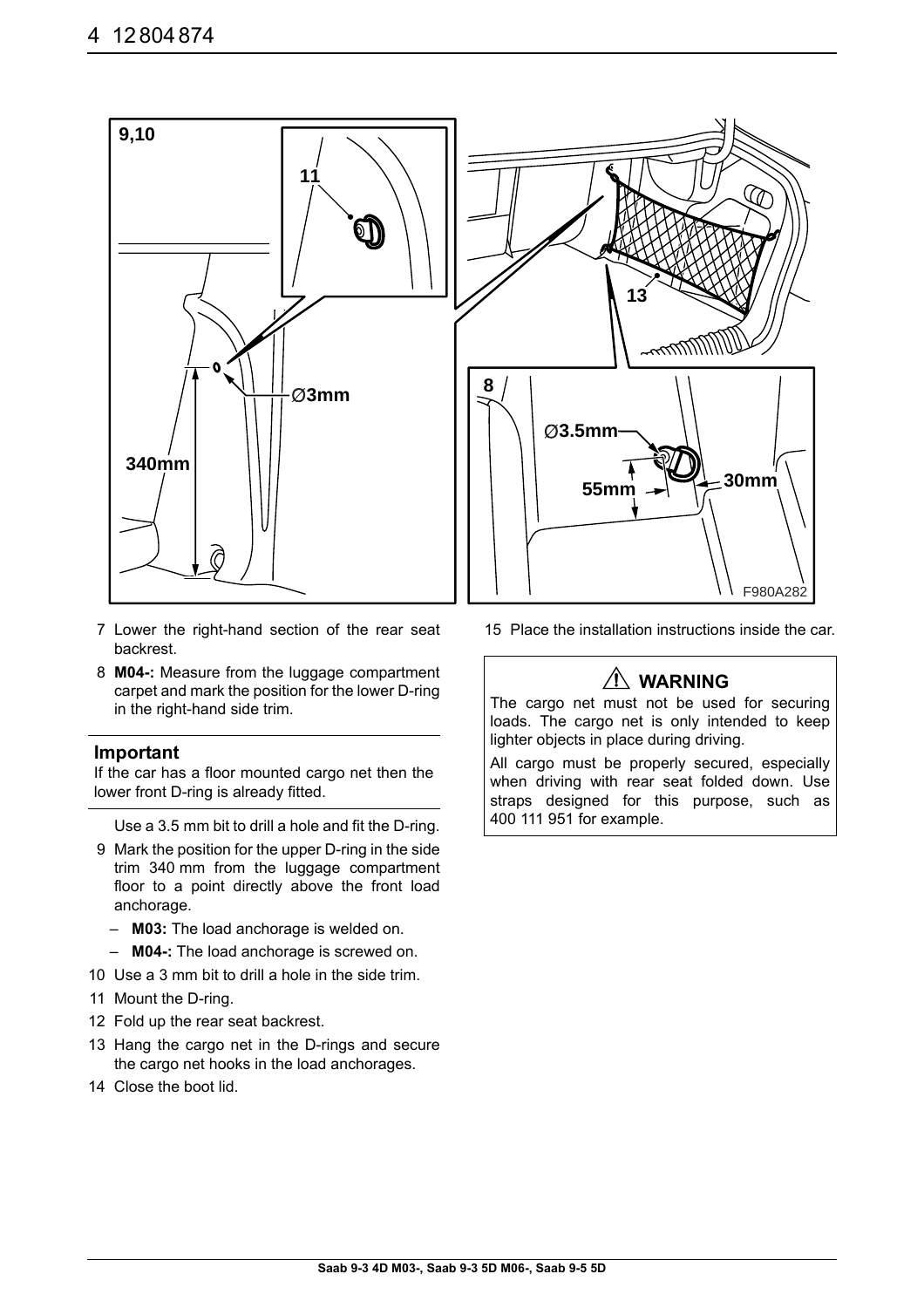

### **Saab 9-3 5D**

- 1 Drill holes in the side trim, see illustration. Use a 3 mm bit. The longitudinal distance for the rear hole must be measured from the corner of the trim.
- 2 Secure the D-rings in the side trim.
- 3 Hang the cargo net in the upper brackets and secure the cargo net's lower hooks in the load anchorages.
- 4 Place the installation instructions inside the car.

## **WARNING**

The cargo net must not be used for securing loads. The cargo net is only intended to keep lighter objects in place during driving.

All cargo must be properly secured, especially when driving with rear seat folded down. Use straps designed for this purpose, such as 400 111 951 for example.